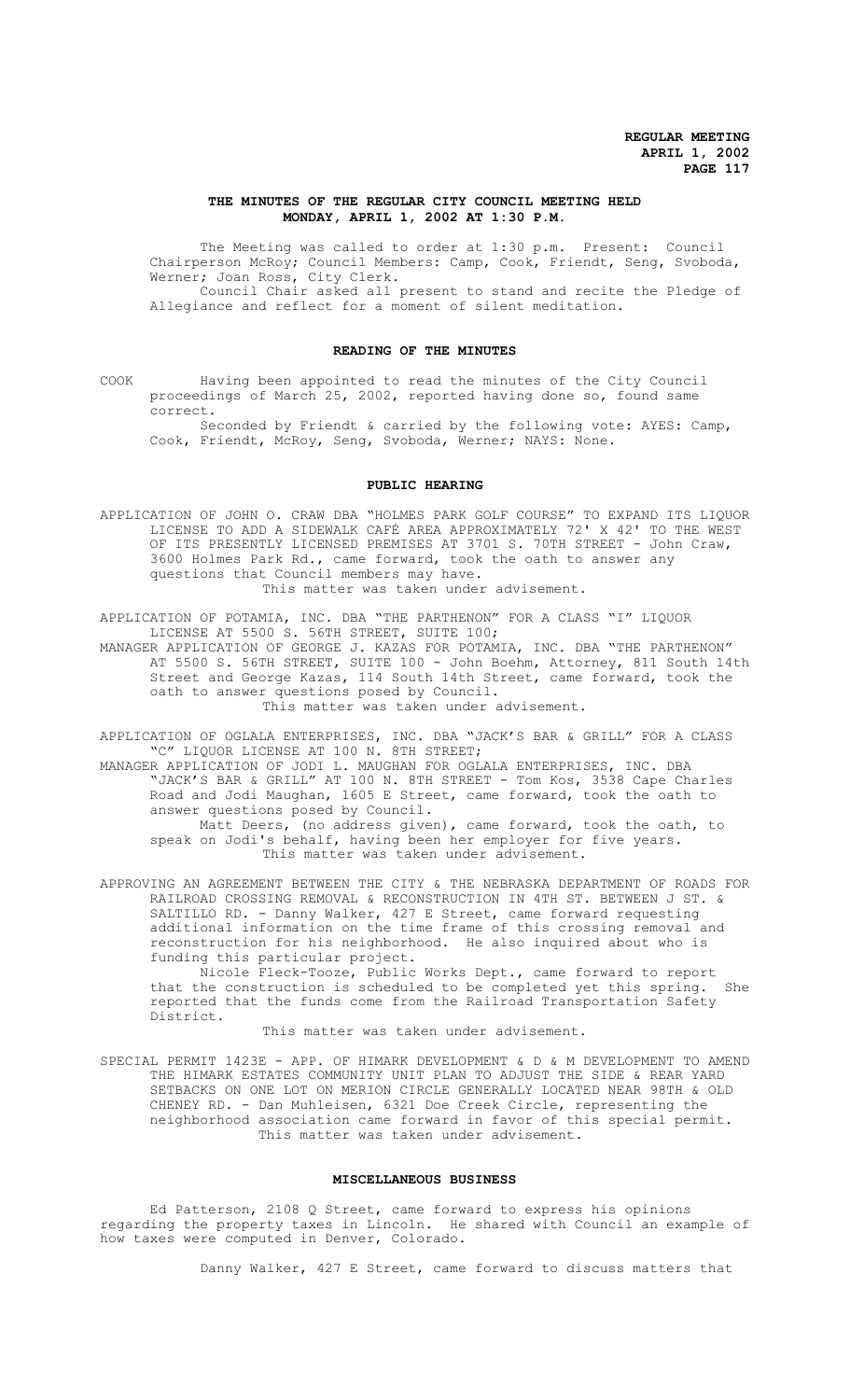> had been discussed at the pre-council meeting regarding the Chamber of Commerce and LPED. He also questioned why amendments were made to an item after it had had public hearing. Councilman Cook explained that this particular bill had its full hearing.

These matters were taken under advisement.

#### **\*\* END OF PUBLIC HEARING \*\***

## **COUNCIL ACTION**

#### **LIQUOR RESOLUTIONS**

APPLICATION OF JOHN O. CRAW DBA "HOLMES PARK GOLF COURSE" TO EXPAND ITS LIQUOR LICENSE TO ADD A SIDEWALK CAFÉ AREA APPROXIMATELY 72' X 42' TO THE WEST OF ITS PRESENTLY LICENSED PREMISES AT 3701 S. 70TH STREET - CLERK read the following resolution, introduced by Ken Svoboda, who moved its adoption for approval:<br>A-81414 BE IT RESOLVED b

BE IT RESOLVED by the City Council of the City of Lincoln, Nebraska:

That after hearing duly had as required by law, consideration of the facts of this application, the Nebraska Liquor Control Act, and the pertinent City ordinances, the City Council recommends that the application of John O. Craw dba "Holmes Park Golf Course" to expand its licensed premises by the addition of an area measuring 72 feet by 42 feet to the west of the presently licensed premises located at 3701 S. 70th Street, Lincoln, Nebraska, be approved with the condition that the premise complies in every respect with all City and State regulations. BE IT FURTHER RESOLVED that the City Clerk is directed to transmit a copy of this resolution to the Nebraska Liquor Control Commission.

Introduced by Ken Svoboda Seconded by Seng & carried by the following vote: AYES: Camp, Cook, Friendt, McRoy, Seng, Svoboda, Werner; NAYS: None.

APPLICATION OF POTAMIA, INC. DBA "THE PARTHENON" FOR A CLASS "I" LIQUOR LICENSE AT 5500 S. 56TH STREET, SUITE 100 - CLERK read the following resolution, introduced by Jon Camp, who moved its adoption for approval: A-81415 BE IT RESOLVED by the City Council of the City of Lincoln, Nebras ka:

That after hearing duly had as required by law, consideration of the facts of this application, the Nebraska Liquor Control Act, and the pertinent City ordinances, the City Council recommends that the application of Potamia, Inc. dba "The Parthenon" for a Class "I" liquor license at 5500 S. 56th Street, Suite 100, Lincoln, Nebraska, for the license period ending April 30, 2003, be approved with the condition that the premise complies in every respect with all city and state regulations. The City Clerk is directed to transmit a copy of this resolution to the Nebraska Liquor Control Commission.

Introduced by Jon Camp Seconded by Seng & carried by the following vote: AYES: Camp, Cook, Friendt, McRoy, Seng, Svoboda, Werner; NAYS: None.

MANAGER APPLICATION OF GEORGE J. KAZAS FOR POTAMIA, INC. DBA "THE PARTHENON" AT 5500 S. 56TH STREET, SUITE 100 - CLERK read the following resolution, introduced by Jon Camp, who moved its adoption for approval:

A-81416 WHEREAS, Potamia, Inc. dba "The Parthenon" located at 5500 S. 56th Street, Suite 100, Lincoln, Nebraska has been approved for a Retail Class "I" liquor license, and now requests that George J. Kazas be named manager;

WHEREAS, George J. Kazas appears to be a fit and proper person to manage said business.

NOW, THEREFORE, BE IT RESOLVED by the City Council of the City of Lincoln, Nebraska:

That after hearing duly had as required by law, consideration of the facts of this application, the Nebraska Liquor Control Act, and the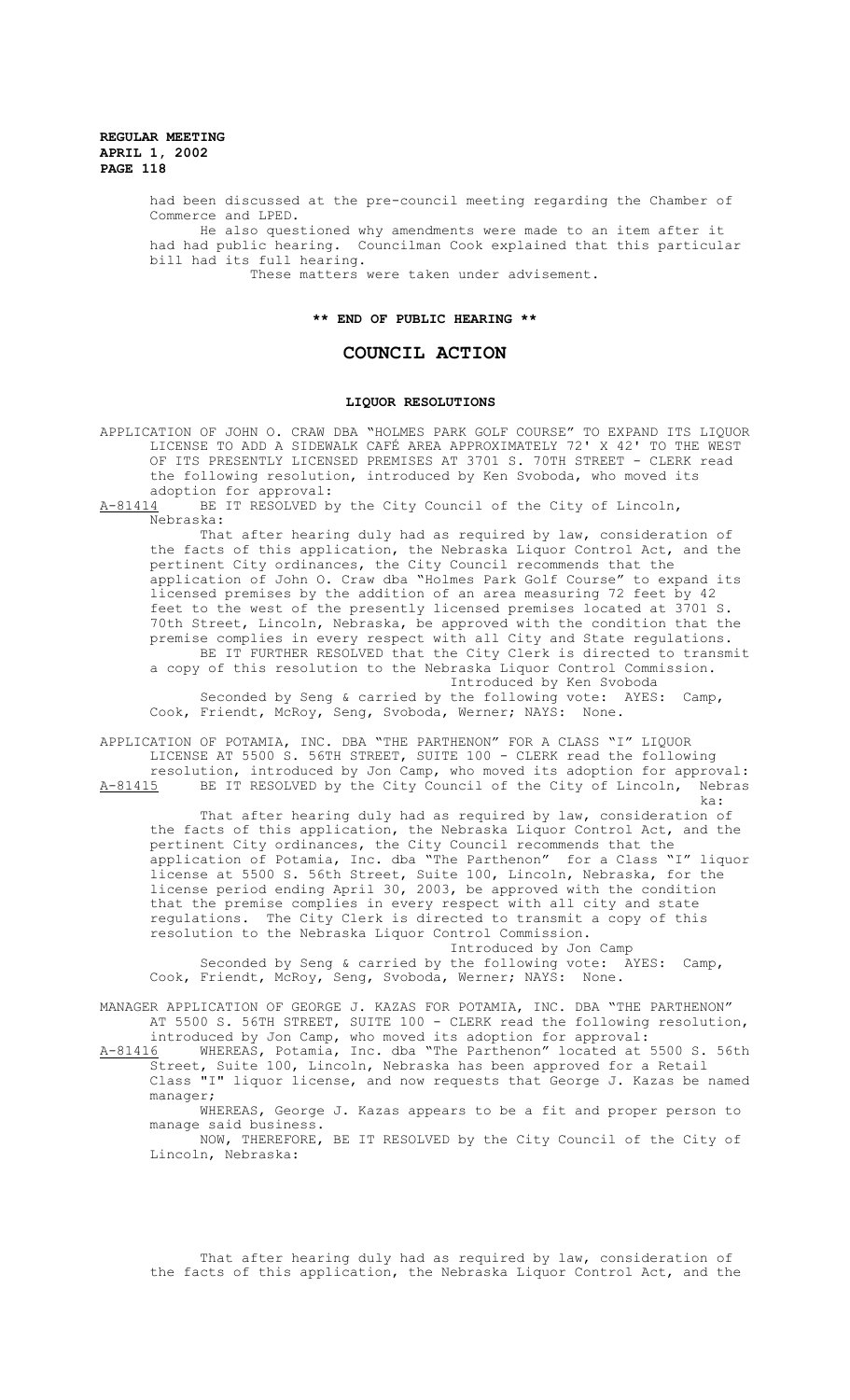pertinent City ordinances, the City Council recommends that George J.<br>Kazas be approved as manager of this business for said licensee. The .<br>Kazas be approved as manager of this business for said licensee. City Clerk is directed to transmit a copy of this resolution to the Nebraska Liquor Control Commission.

Introduced by Jon Camp Seconded by Seng & carried by the following vote: AYES: Camp, Cook, Friendt, McRoy, Seng, Svoboda, Werner; NAYS: None.

APPLICATION OF OGLALA ENTERPRISES, INC. DBA "JACK'S BAR & GRILL" FOR A CLASS "C" LIQUOR LICENSE AT 100 N. 8TH STREET - CLERK read the following resolution, introduced by Ken Svoboda, who moved its adoption for

approval:<br>A-81417 BE BE IT RESOLVED by the City Council of the City of Lincoln, Nebraska:

That after hearing duly had as required by law, consideration of the facts of this application, the Nebraska Liquor Control Act, and the pertinent City ordinances, the City Council recommends that the application of Oglala Enterprises, Inc. dba "Jack's Bar & Grill" for a Class "C" liquor license at 100 N. 8th Street, Lincoln, Nebraska, for the license period ending October 31, 2002, be approved with the condition that the premise complies in every respect with all city and state regulations. The City Clerk is directed to transmit a copy of this resolution to the Nebraska Liquor Control Commission.

Introduced by Ken Svoboda Seconded by Seng & carried by the following vote: AYES: Cook, Friendt, McRoy, Seng, Svoboda, Werner; NAYS: None; ABSTAINING: Camp (Due to conflict of interest.)

- MANAGER APPLICATION OF JODI L. MAUGHAN FOR OGLALA ENTERPRISES, INC. DBA "JACK'S BAR & GRILL" AT 100 N. 8TH STREET - CLERK read the following resolution, introduced by Ken Svoboda, who moved its adoption for approval:
- A-81418 WHEREAS, Oglala Enterprises, Inc. dba "Jack's Bar & Grill" located at 100 N. 8th Street, Lincoln, Nebraska has been approved for a Retail Class "C" liquor license, and now requests that Jodi L. Maughan be named manager;
	- WHEREAS, Jodi L. Maughan appears to be a fit and proper person to manage said business.

NOW, THEREFORE, BE IT RESOLVED by the City Council of the City of Lincoln, Nebraska:

That after hearing duly had as required by law, consideration of the facts of this application, the Nebraska Liquor Control Act, and the pertinent City ordinances, the City Council recommends that Jodi L. Maughan be approved as manager of this business for said licensee. The City Clerk is directed to transmit a copy of this resolution to the Nebraska Liquor Control Commission.

Introduced by Ken Svoboda Seconded by Seng & carried by the following vote: AYES: Camp, Cook, Friendt, McRoy, Seng, Svoboda, Werner; NAYS: None; ABSTAINING: Camp (Due to conflict of interest.)

MANAGER APPLICATION OF TRICIA RODRIQUEZ FOR CEC ENTERTAINMENT, INC. DBA N AFFILICATION OF INICIN NOTHLYCHE FOR CIT THE THE RESERVING ON PENDING THE CHEESE'S" AT 221 N. 66<sup>TH</sup> STREET. (3/11/02 - Placed on pending for 3 weeks to  $4/1/02$ ) (3/25/02 - To have action  $4/1/02$ ) - CLERK read a resolution introduced by Jon Camp, who moved its adoption:

A-81431 WHEREAS, CEC Entertainment, Inc. dba "Chuck E. Cheese's" located at 221 N. 66th Street, Lincoln, Nebraska has been approved for a Retail Class "J" liquor license, and now requests that Tricia M. Rodriguez be named manager;

WHEREAS, Tricia M. Rodriguez appears to be a fit and proper person to manage said business.

NOW, THEREFORE, BE IT RESOLVED by the City Council of the City of Lincoln, Nebraska:

That after hearing duly had as required by law, consideration of the facts of this application, the Nebraska Liquor Control Act, and the pertinent City ordinances, the City Council recommends that Tricia M. Rodriguez be approved as manager of this business for said licensee.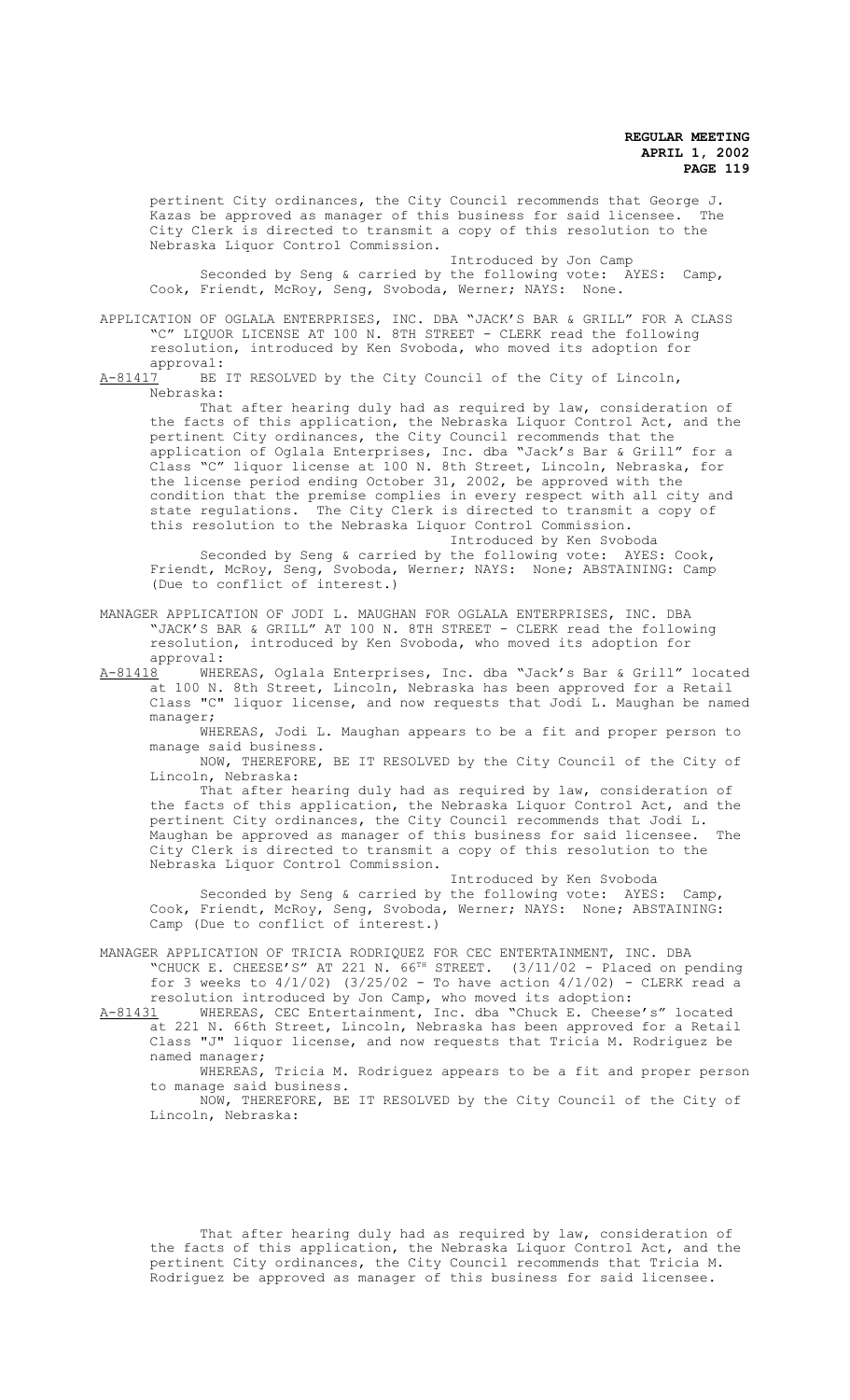The City Clerk is directed to transmit a copy of this resolution to the Nebraska Liquor Control Commission.

Introduced by Jon Camp Seconded by Svoboda & carried by the following vote: AYES: Camp, Cook, Friendt, McRoy, Seng, Svoboda, Werner; NAYS: None.

## **ORDINANCES - 2ND READING**

VACATING THE ASHBROOK DR. CUL-DE-SAC TO ALLOW FOR CONTINUATION OF THE STREET SOUTH IN CONJUNCTION WITH THE PLAT FOR PARKER'S LANDING ADDITION, GENERALLY LOCATED ½ MILE EAST OF S. 70<sup>TH</sup> ST. & ½ MILE SOUTH OF OLD CHENEY - CLERK read an ordinance, introduced by Coleen Seng, vacating the Ashbrook Dr. Cul-de-sac to allow for continuation of the street south in conjunction with the plat for Parker's Landing ADdition, generally located ½ mile east of S. 70th St. & ½ mile South of Old Cheney, the second time.

#### **RESOLUTIONS**

APPLICATION OF SESOSTRIS SHRINE, 1717 YOLANDE AVE. TO CONDUCT A RAFFLE WITHIN THE CITY OF LINCOLN FROM APRIL 1 TO JUNE 30, 2002 - CLERK read the following resolution, introduced by Ken Svoboda, who moved its adoption:

A-81419 MHEREAS, Sesostris Shrine has made application for a permit to conduct a raffle in the City of Lincoln pursuant to Chapter 9.32 of the Lincoln Municipal Code; and

WHEREAS, said application complies with all of the requirements of Section 9.32.030 of the Lincoln Municipal Code.

NOW, THEREFORE, BE IT RESOLVED by the City Council of the City of Lincoln, Nebraska:

That, after public hearing duly had as required by Section 9.32.050 of the Lincoln Municipal Code, the City Council does hereby grant a permit to Sesostris Shine to conduct a raffle in the City of<br>Lincoln in accordance with the application filed by Al Borchardt The Lincoln in accordance with the application filed by Al Borchardt. City Clerk is directed to issue a permit upon the payment by the applicant of the required fee, said permit to be valid only for the specific lotteries described in said application and only for a period of one year from the date of approval of this resolution. Said permit shall be subject to all of the conditions and requirements of Chapter 9.32 of the Lincoln Municipal Code.

BE IT FURTHER RESOLVED that pursuant to Section 9.32.080 of the Lincoln Municipal Code, a tax of 5% is imposed upon the gross proceeds received from the sale of raffle chances or tickets within the City of Lincoln, which tax shall be due no later than sixty (60) days after the conclusion of each raffle to be conducted hereunder, and if unpaid at that time, shall thereafter be delinquent.

Introduced by Ken Svoboda Seconded by Seng & carried by the following vote: AYES: Camp, Cook, Friendt, McRoy, Seng, Svoboda, Werner; NAYS: None.

AMENDING THE JOINT FUNDING AGREEMENT FOR BANK FILTRATION PROJECT BETWEEN THE CITY OF LINCOLN & THE UNITED STATES GEOLOGICAL SURVEY TO AMEND THE PROJECT & ADJUST THE FUNDING CONTRIBUTIONS OF THE PARTIES - CLERK read a

resolution, introduced by Ken Svoboda, who moved its adoption:<br>A-81420 BE IT RESOLVED by the City Council of the City of Lincole BE IT RESOLVED by the City Council of the City of Lincoln, Nebraska:

That the attached Supplemental Joint Funding Agreement for Water Resources Investigations with United States Geological Survey providing for a Bank Filtration Research Project, to address the effectiveness of the aquifer's ability to remove select contaminants from the raw river water flowing through the aquifer, is hereby amended to adjust the funding contributions and amend the project in accordance with the terms and conditions contained in said Supplemental Agreement, and the Mayor is authorized to execute the same on behalf of the City of Lincoln.

The City Clerk is directed to return the executed copies of the Supplemental Joint Funding Agreement to Jerry Obrist, Chief Engineer, Lincoln Water System.

Introduced by Ken Svoboda Seconded by Seng & carried by the following vote: AYES: Camp,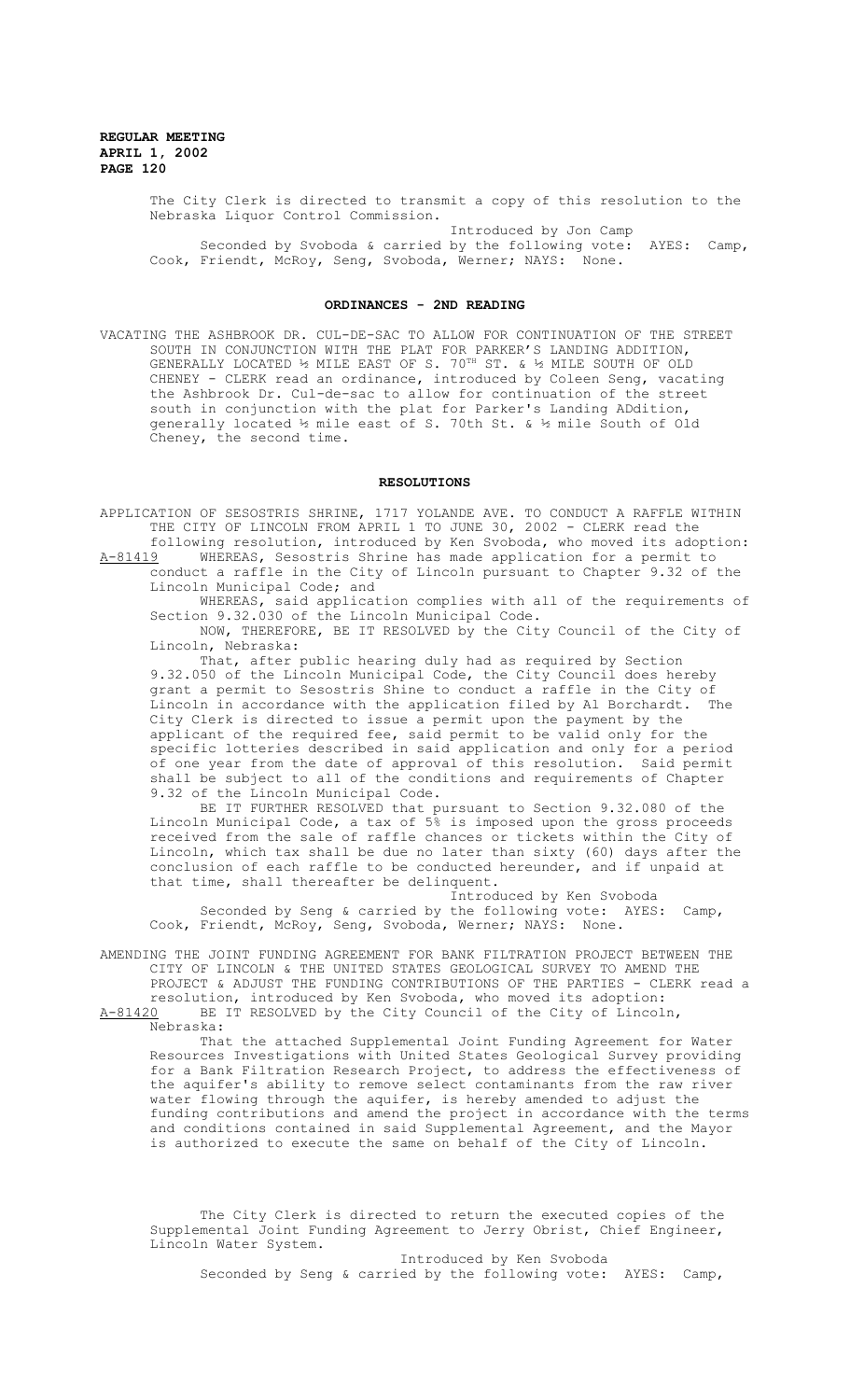Cook, Friendt, McRoy, Seng, Svoboda, Werner; NAYS: None.

APPROVING AN AGREEMENT BETWEEN THE CITY & THE NEBRASKA DEPARTMENT OF ROADS FOR RAILROAD CROSSING REMOVAL & RECONSTRUCTION IN 4TH ST. BETWEEN J ST. & SALTILLO RD. - CLERK read a resolution, introduced by Ken Svoboda, who

moved its adoption:<br>A-81421 BE IT RESOLVE BE IT RESOLVED by the City Council of the City of Lincoln, Nebraska:

That the attached Crossing Removal and Reconstruction Agreement between the City of Lincoln, Lancaster County, and the State of Nebraska Department of Roads for railroad crossing removal and reconstruction in 4th Street between J Street and Saltillo Road, in accordance with the terms and conditions contained in said Agreement, is hereby approved and the Mayor is authorized to execute the same on behalf of the City of Lincoln.

The City Clerk is directed to return the executed copies of the Agreement to the Department of Public Works, for transmittal and execution by the State Department of Roads.

Introduced by Ken Svoboda Seconded by Cook & carried by the following vote: AYES: Camp, Cook, Friendt, McRoy, Seng, Svoboda, Werner; NAYS: None.

SPECIAL PERMIT 1833A - APP. OF M & S CONSTRUCTION TO AMEND THE ASHLEY HEIGHTS COMMUNITY UNIT PLAN TO ADD TWO DWELLING UNITS, REVISE THE GRADING PLAN, RELOCATE THE PARK, & RECONFIGURE A PORTION OF THE LOTS ON PROPERTY GENERALLY LOCATED AT N.W. 48TH ST. & W. HUNTINGTON AVE. - CLERK read a resolution, introduced by Ken Svoboda, who moved its adoption:

A-81422 MHEREAS, M & S Construction has submitted an application designated as Special Permit No. 1833A for authority to amend the Ashley Heights Community Unit Plan to add two dwelling units, revise the grading plan, relocate the park, and reconfigure a portion of the lots on property located at N.W. 48th Street and West Huntington Ave., and legally described to wit:

Outlots A, B, and D; Lots 1-22, Block 1; Lots 1-10, Block 2; Lots 1-21, Block 3; Lots 1-14, Block 4; Lot 1, Block 5; Lots 1 and 2, Block 6; Lots 1 and 2, Block 7; Lots 1-10, Block 8; and Lots 1-27, Block 9; Ashley Heights Addition, all located in the Northeast Quarter of Section 18, Township 10 North, Range 6 East of the 6th P.M., City of Lincoln, Lancaster County, Nebraska; WHEREAS, the real property adjacent to the area included within the site plan for this community unit plan will not be adversely affected; and

affected; WHEREAS, said site plan together with the terms and conditions hereinafter set forth are consistent with the intent and purpose of Title 27 of the Lincoln Municipal Code to promote the public health, safety, and general welfare.

NOW, THEREFORE, BE IT RESOLVED by the City Council of the City of Lincoln, Nebraska:

That the application of M & S Construction, hereinafter referred to as "Permittee", to amend the Ashley Heights Community Unit Plan to add two dwelling units, revise the grading plan, relocate the park, and reconfigure a portion of the lots, on the property legally described above, be and the same is hereby granted under the provisions of Section 27.63.320 and Chapter 27.65 of the Lincoln Municipal Code upon condition that construction and operation of said community unit plan be in strict compliance with said application, the site plan, and the following additional express terms, conditions, and requirements:

- 1. This permit approves 297 dwelling units.
- 2. Before receiving building permits:
	- a. The Permittee must submit an acceptable, revised, and reproducible final plan including five copies.
	- b. The construction plans must conform to the approved plans.
	- c. Final plats within the Ashley Heights Community Unit Plan must be approved by the City.

Before occupying the dwelling units all development and construction must be completed in conformance with the approved plans.<br>4. All privately-owned improvements must be permanently All privately-owned improvements must be permanently

maintained by the Permittee or an appropriately established homeowners association approved by the City Attorney.<br>5 The site plan approved by this

The site plan approved by this permit shall be the basis for all interpretations of setbacks, yards, locations of buildings, location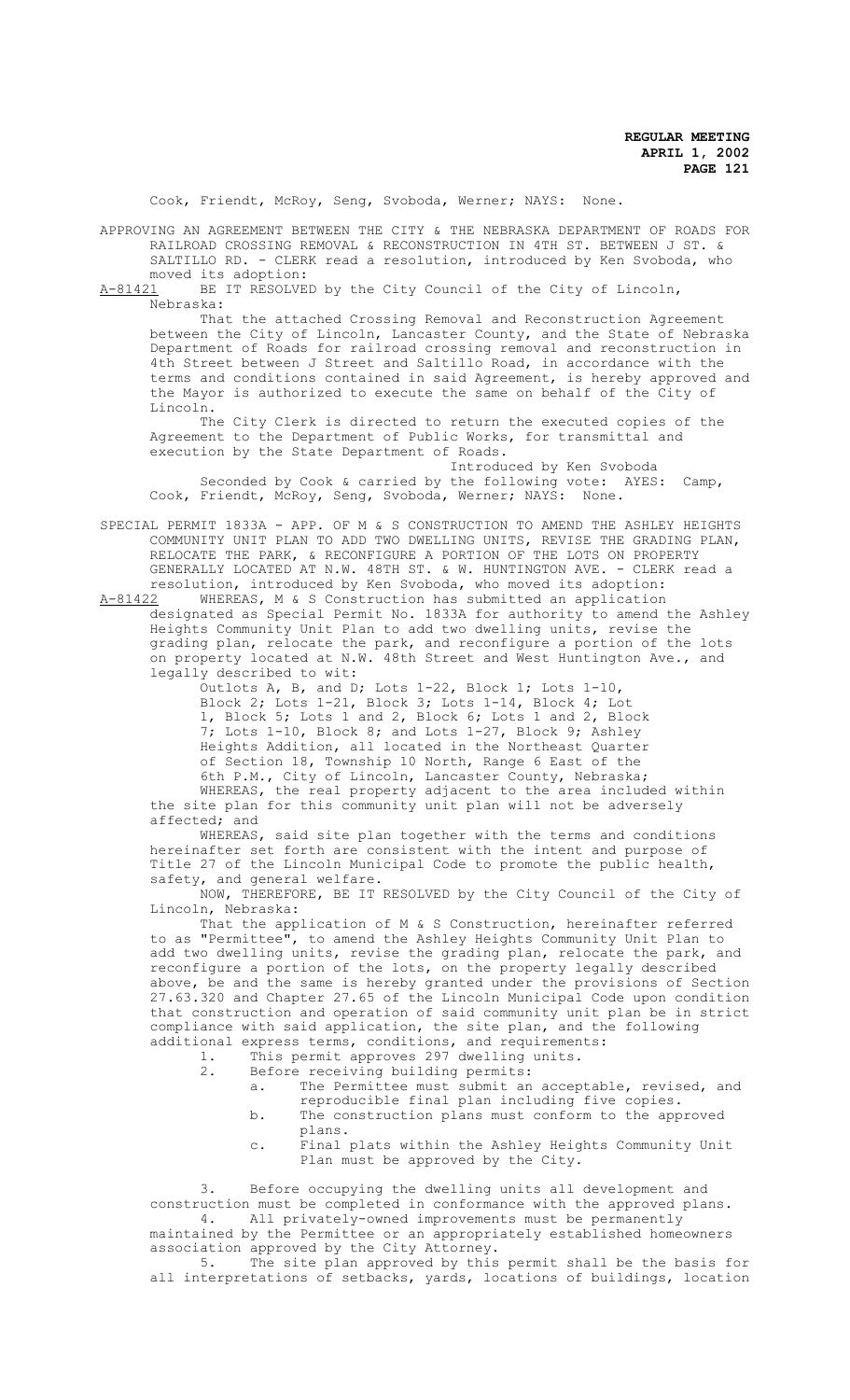of parking and circulation elements, and similar matters.

6. The terms, conditions, and requirements of this resolution shall be binding and obligatory upon the Permittee, its successors, and assigns. The building official shall report violations to the City Council which may revoke the special permit or take such other action as may be necessary to gain compliance.

7. The Permittee shall sign and return the City's letter of acceptance to the City Clerk within 30 days following approval of the special permit, provided, however, said 30-day period may be extended up to six months by administrative amendment. The City Clerk shall file a copy of the resolution approving the special permit and the letter of acceptance with the Register of Deeds, filing fees therefor to be paid in advance by the Permittee.<br>8. The site plan as

The site plan as approved with this resolution voids and supersedes all previously approved site plans, however all resolutions approving previous permits remain in force unless specifically amended by this resolution.

Introduced by Ken Svoboda Seconded by Seng & carried by the following vote: AYES: Camp, Cook, Friendt, McRoy, Seng, Svoboda, Werner; NAYS: None.

SPECIAL PERMIT 1423E - APP. OF HIMARK DEVELOPMENT & D & M DEVELOPMENT TO AMEND THE HIMARK ESTATES COMMUNITY UNIT PLAN TO ADJUST THE SIDE & REAR YARD SETBACKS ON ONE LOT ON MERION CIRCLE GENERALLY LOCATED NEAR 98TH & OLD CHENEY RD. - CLERK read a resolution, introduced by Ken Svoboda, who moved its adoption:<br>A-81423 WHEREAS, HiMa

WHEREAS, HiMark Development, Inc. and D & M Development, L.L.C. have submitted an application designated as Special Permit No. 1423E for authority to amend the HiMark Estates Community Unit Plan to adjust the side and rear yard setbacks on one lot, on property located at the west end of Merion Circle, generally at S. 98th Street, and legally described to wit:

Lot 3, HiMark Estates 7th Addition, located in Section 11, Township 9 North, Range 7 East of the 6th P.M.,

Lancaster County, Nebraska;

WHEREAS, the real property adjacent to the area included within the site plan for this community unit plan will not be adversely affected; and

WHEREAS, said site plan together with the terms and conditions hereinafter set forth are consistent with the intent and purpose of Title 27 of the Lincoln Municipal Code to promote the public health, safety, and general welfare.

NOW, THEREFORE, BE IT RESOLVED by the City Council of the City of Lincoln, Nebraska:

That the application of HiMark Development, Inc. and D & M Development, L.L.C., hereinafter referred to as "Permittee", to amend the HiMark Estates Community Unit Plan to adjust the side and rear yard setbacks on one lot, on the property legally described above, be and the same is hereby granted under the provisions of Section 27.63.320 and Chapter 27.65 of the Lincoln Municipal Code upon condition that construction and operation of said community unit plan be in strict compliance with said application, the site plan, and the following additional express terms, conditions, and requirements:

1. This permit approves 539 dwelling units and adjusts the side and rear yards on Lot 3, HiMark Estates 7th Addition to 50 feet.<br>2. Before receiving building permits:

- Before receiving building permits: a. The Permittee must submit a revised and reproducible
	- plan including five copies.
- b. The construction plans must conform to the approved plans.

3. Before occupying the dwelling units all development and construction must be completed in conformance with the approved plans.<br>4. All privately-owned improvements must be permanently All privately-owned improvements must be permanently maintained by the Permittee or an appropriately established homeowners

association approved by the City Attorney. 5. The site plan approved by this permit shall be the basis for all interpretations of setbacks, yards, locations of buildings, location

of parking and circulation elements, and similar matters. 6. The terms, conditions, and requirements of this resolution

shall be binding and obligatory upon the Permittee, its successors, and assigns. The building official shall report violations to the City Council which may revoke the special permit or take such other action as may be necessary to gain compliance.<br>7. The Permittee shall sign

The Permittee shall sign and return the City's letter of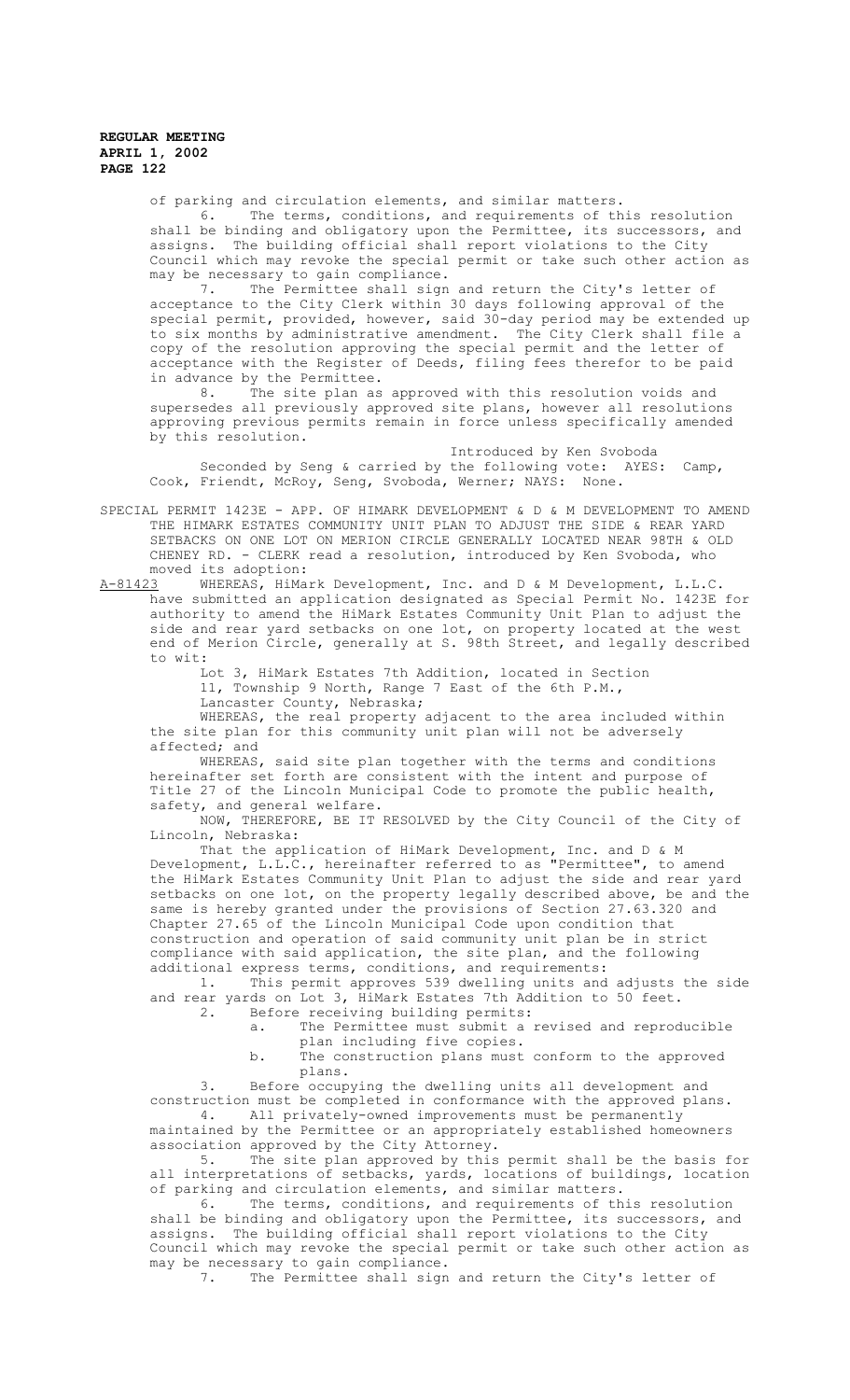acceptance to the City Clerk within 30 days following approval of the special permit, provided, however, said 30-day period may be extended up to six months by administrative amendment. The City Clerk shall file a copy of the resolution approving the special permit and the letter of acceptance with the Register of Deeds, filing fees therefor to be paid in advance by the Permittee.<br>8. The site plan as

The site plan as approved with this resolution voids and supersedes all previously approved site plans, however all resolutions approving previous permits remain in force unless specifically amended by this resolution.

Introduced by Ken Svoboda Seconded by Seng & carried by the following vote: AYES: Camp, Cook, Friendt, McRoy, Seng, Svoboda, Werner; NAYS: None.

ACCEPTING THE REPORT OF NEW & PENDING CLAIMS AGAINST THE CITY & APPROVING DISPOSITION OF CLAIMS SET FORTH THEREIN FOR THE PERIOD OF MARCH 1 - 15, 2002 - CLERK read a resolution, introduced by Ken Svoboda, who moved its

 $\frac{\text{adoption:}}{\text{A}-81424}$ BE BE IT RESOLVED by the City Council of the City of Lincoln, Nebraska:

That the claims listed in the attached report, marked as Exhibit "A", dated March 18, 2002, of various new and pending tort claims filed against the City of Lincoln with the Office of the City Attorney or the Office of the City Clerk, as well as claims which have been disposed of, are hereby received as required by Neb. Rev. Stat. § 13-905 (Reissue 1997). The dispositions of claims by the Office of the City Attorney, as shown by the attached report, are hereby approved:

| DENIED                          |             | ALLOWED          |          |
|---------------------------------|-------------|------------------|----------|
| Chris Nielsen                   | \$75,000.00 | Kathy Strouf     | \$100.00 |
| Sharyl L. McDonald              | 97.19       | Gary P. Genereux | 1,850.00 |
| Block 11 Homeowners Association | 65.00       | James Wetzler    | 715.37   |
| Jones Apartments                | 2,835.26    | Champak Patel    | 1,487.90 |
| Randy McGinnis                  | 110.70      | Fen Danielson    | 361.50   |
| David & Carmen Sequra           | NAS*        | Bryan Peterson   | 733.00   |
| * No Amount Specified.          |             |                  |          |

The City Attorney is hereby directed to mail to the various claimants listed herein a copy of this resolution which shows the final disposition of their claim.

 Introduced by Ken Svoboda Seconded by Seng & carried by the following vote: AYES: Camp, Cook, Friendt, McRoy, Seng, Svoboda, Werner; NAYS: None.

SETTING THE HEARING DATE OF MONDAY, APRIL 15, 2002 AT 1:30 P.M. FOR JASON T. KUHR, DBA "MAIN STREET CAFÉ" FOR A CLASS I LIQUOR LICENSE LOCATED AT 1325 "O" STREET - CLERK read a resolution, introduced by Ken Svoboda, who moved its adoption:<br>A-81425 BE IT RESOLVED by

BE IT RESOLVED by the City Council, of the City of Lincoln, that a hearing date is hereby fixed for Mon., April 15, 2002 at 1:30 p.m. or as soon thereafter as possible in the City Council Chambers, County-City Building, 555 S. 10Th St., Lincoln, NE, for the purpose of considering the Application of Jason T. Kuhr, dba "Main Street Café" for a Class I liquor license at 1325 "O" Street.

If the Police Dept. is unable to complete the investigation by said time, a new hearing date will be set.

Introduced by Ken Svoboda Seconded by Seng & carried by the following vote: AYES: Camp, Cook, Friendt, McRoy, Seng, Svoboda, Werner; NAYS: None.

APPROVING THE PINE LAKE HEIGHTS SOUTH AGRMT. FOR THE INSTALLATION OF OFF-SITE TRANSPORTATION IMPROVEMENTS BETWEEN THE CITY & RIDGE DEVELOPMENT & SOUTHVIEW INC. FOR THE DESIGN, CONSTRUCTION, & ALLOCATION OF COSTS RELATING TO THE STREET IMPROVEMENTS OF USE PERMIT 134 & PRELIMINARY PLAT NO. 00029 ON PROPERTY GENERALLY LOCATED BETWEEN 27TH ST. & S. 40TH ST., NORTH OF YANKEE HILL RD. (In connection w/02-36, 02-37, 02R-56, 02R-57)  $(3/25/02$  - Action delayed to  $4/1/02$ ) - CLERK read a resolution, introduced by Coleen Seng, who moved its adoption:<br>A-81428 BE IT RESOLVED by the City Council of the Ci BE IT RESOLVED by the City Council of the City of Lincoln,

Nebraska:

That the Pine Lake Heights South Agreement for the Installation of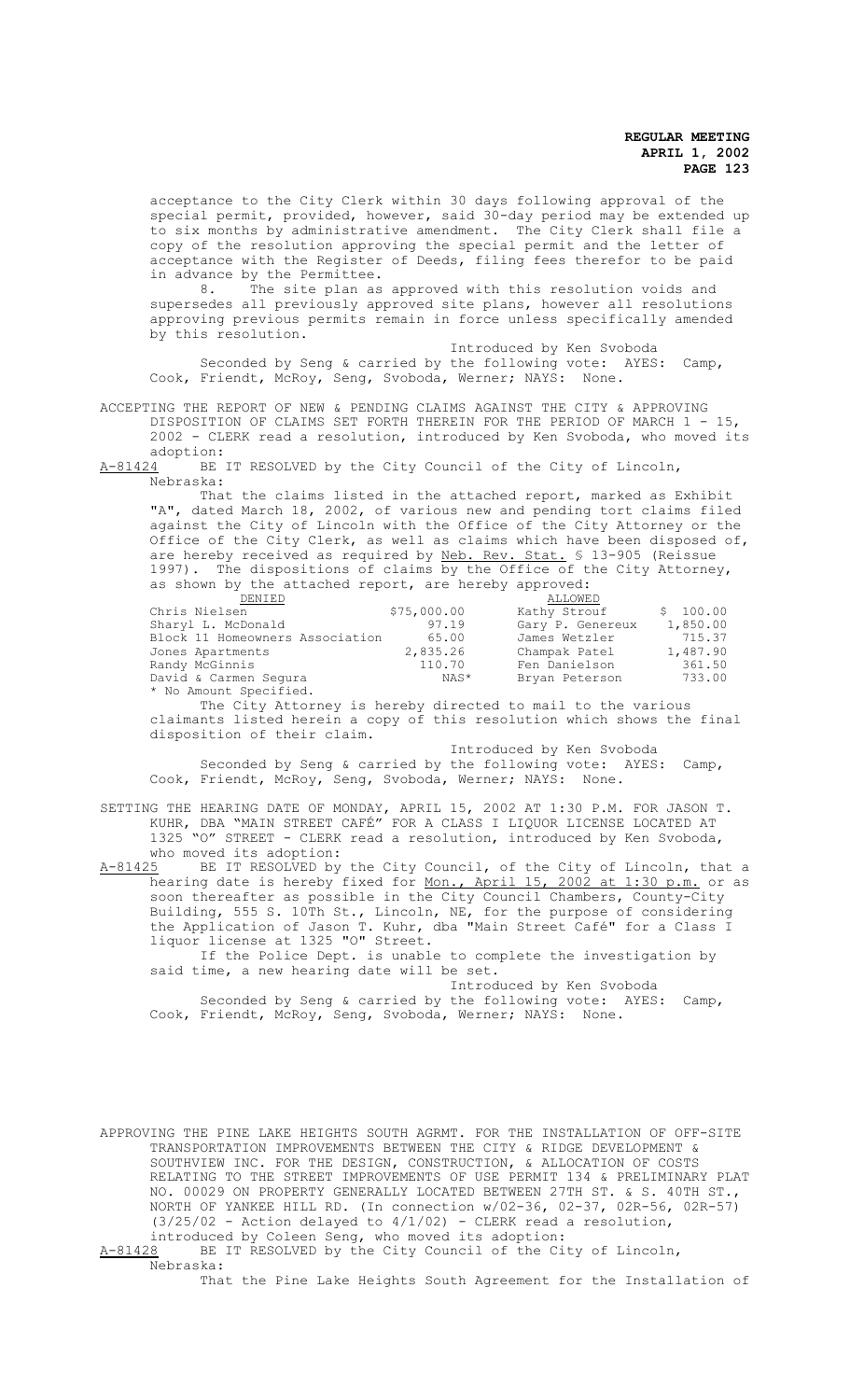Off-Site Transportation Improvements between the City of Lincoln and Ridge Development Company and Southview Inc. to provide for the design, construction, and allocation of costs relating to the street improvements related to Use Permit No. 134 and Preliminary Plat No. 00029 generally located at 27th Street, South 40th Street, and Yankee Hill Road under the terms and conditions as set forth in said Agreement, which is attached hereto, marked as Attachment "A", and made a part hereof by reference, is hereby approved and the Mayor is authorized to execute the same on behalf of the City of Lincoln.

The City Clerk is directed to transmit one copy of the executed original Agreement to the attorney for the developers, Danay Kalkowski, Seacrest & Kalkowski, 1111 Lincoln Mall, Suite 350, Lincoln, NE 68508- 3905.

Introduced by Coleen Seng Seconded by Svoboda & carried by the following vote: AYES: Camp, Cook, Friendt, McRoy, Seng, Svoboda, Werner; NAYS:

ACCEPTING & APPROVING THE PRE. PLAT OF PINE LAKE HEIGHTS SOUTH 4TH ADD. FOR 204 LOTS & 12 OUTLOTS, WITH WAIVERS OF THE REQUIRED CURB & GUTTERS ALONG S. 27TH ST., S. 40TH ST., & YANKEE HILL RD.; THE DEPTH OF SANITARY SEWER; TRANSFER OF SEWAGE FROM ONE DISTRICT TO ANOTHER; DOUBLE FRONTAGE LOTS; BLOCK LENGTH; & PEDESTRIAN EASEMENT; ON PROPERTY GENERALLY LOCATED BETWEEN S. 27TH ST. & S. 40TH ST., NORTH OF YANKEE HILL RD. (In connection w/02-36, 02-37, 02R-12, 02R-56, 02R-57) (3/25/02 - Action delayed to 4/1/02) - CLERK read a resolution, introduced by Coleen Seng, who moved its adoption:<br><u>A-81429</u> WHEREAS, Ridge De

WHEREAS, Ridge Development Company has submitted the preliminary plat of **PINE LAKE HEIGHTS SOUTH 4TH ADDITION** for acceptance and approval; and

WHEREAS, the Lincoln City - Lancaster County Planning Commission has reviewed said preliminary plat and made recommendations as contained in the letter dated January 15, 2002, which is attached hereto as Exhibit "A".

NOW, THEREFORE, BE IT RESOLVED by the City Council of the City of Lincoln, Nebraska:

That the preliminary plat of **PINE LAKE HEIGHTS SOUTH 4TH ADDITION**, located generally between S. 27th Street and S. 40th Street, north of Yankee Hill Road as submitted by **Ridge Development Company** is hereby accepted and approved, subject to the terms and conditions set forth in Exhibit "A", which is attached hereto and made a part of this resolution as though fully set forth verbatim.

BE IT FURTHER RESOLVED that the City Council finds that the tract to be subdivided is surrounded by such development or unusual conditions that strict application of the subdivision requirements would result in actual difficulties or substantial hardship and the following modifications to the subdivision requirements are therefore approved:

1. The requirement of § 26.27.010 of the Lincoln Municipal Code that streets within the subdivision be paved with curb and gutters is hereby modified for S. 27th Street, S. 40th Street, and Yankee Hill Road, in accordance with the timing schedule and the requirements specified in the off-site improvement agreement.<br>2. The Sanitary Sewer Design Standards

The Sanitary Sewer Design Standards regarding sewer depth and the prohibition against the transfer of sanitary sewage from one drainage area to another are hereby waived to allow the transfer of sanitary sewage between sub-basin districts.

Introduced by Coleen Seng Seconded by Svoboda & carried by the following vote: AYES: Camp,<br>Friendt, McRov, Seng, Svoboda, Werner: NAYS: None. Cook, Friendt, McRoy, Seng, Svoboda, Werner; NAYS:

USE PERMIT 134 - APP. OF RIDGE DEVELOPMENT CO. TO DEVELOP 316,450 SQ. FT. OF OFFICE & COMMERCIAL SPACE, WITH A WAIVER OF THE SETBACK BETWEEN THE B-2 & O-3 DISTS., ON PROPERTY GENERALLY BETWEEN S. 27TH ST. & S. 40TH ST., NORTH OF YANKEE HILL RD. (In connection w/02-36, 02-37, 02R-12, 02R-56, 02R-57) (Action delayed to 4/1/02) - CLERK read a resolution, introduced by Coleen Seng, who moved its adoption:<br>A-81430 WHEREAS, Ridge Development Compan

WHEREAS, Ridge Development Company has submitted an application in accordance with Section 27.31.100 of the Lincoln Municipal Code designated as Use Permit No. 134 for authority to construct 316,450 sq. ft. of office and commercial space, on property generally located between S. 27th Street and S. 40th Street, north of Yankee Hill Road, and legally described to wit: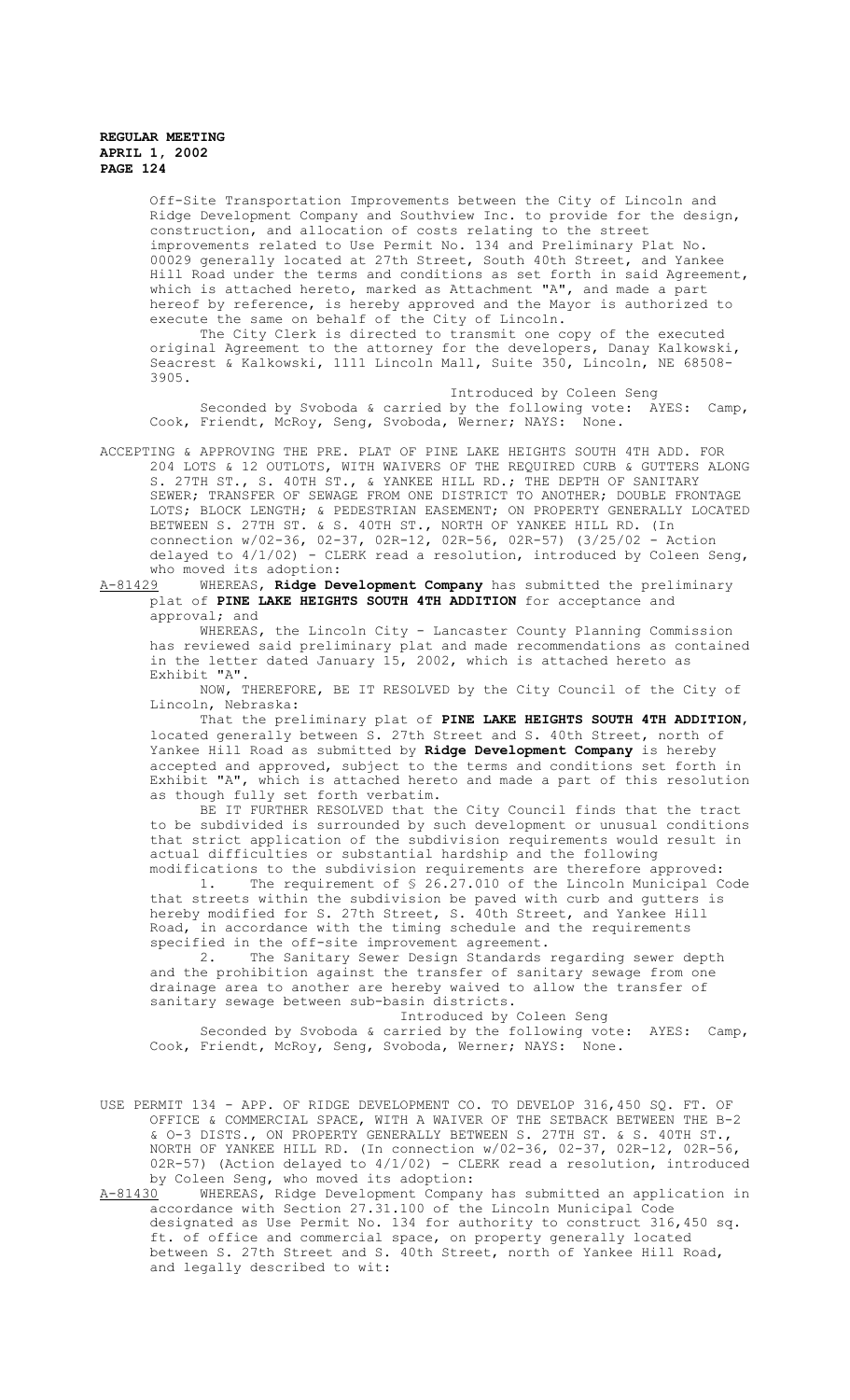A portion of O'Hanlon Drive right-of-way, a portion of Lot 32 I.T., and a portion of Outlot "C", Pine Lake Heights South Addition, all located in the Southwest Quarter of Section 19, Township 9 North, Range 7 East of the 6th P.M., City of Lincoln, Lancaster County, Nebraska, and more particularly described as follows: Beginning at the southwest corner of said Lot 32 I.T. said point being 50.00 feet north of the south line of said Southwest Quarter, and 107.58 feet east of the west line of said Southwest Quarter, said point being the true point of beginning; thence along the west line of said Lot 32 I.T. on an assumed bearing of north 01 degrees 14 minutes 30 seconds west, a distance of 10.00 feet to a south corner of said Lot 32 I.T.; thence south 88 degrees 45 minutes, 30 seconds west along a south line of said Lot 32 I.T., a distance of 22.38 feet to a southwest corner of said Lot 32 I.T.; thence north 45 degrees 38 minutes 19 seconds west along a southwest line of said Lot 32 I.T., a distance of 34.98 feet to a southwest corner of said Lot 32 I.T.; thence north 00 degrees 02 minutes 09 seconds west along a west line of said Lot 32 I.T., a distance of 22.38 feet to a south corner of said Lot 32 I.T.; thence south 89 degrees 57 minutes 51 seconds west along a south line of said Lot 32 I.T., a distance of 10.00 feet to a southwest corner of said Lot 32 I.T.; thence north 00 degrees 02 minutes 08 seconds west along the west line of said Lot 32 I.T., Outlot "C", O'Hanlon Drive right-of-way, said line being 50.00 feet east of and parallel with the west line of said Southwest Quarter, a distance of 1,322.06 feet to a point of intersection with the centerline of O'Hanlon Drive; thence north 89 degrees 57 minutes 52 seconds east along the centerline of O'Hanlon Drive, a distance of 312.00 feet to a point of curvature; thence along a curve in a clockwise direction, having a radius of 300.00 feet, arc length of 152.00 feet, delta angle of 53 degrees 44 minutes 27 seconds, a chord bearing of south 63 degrees 09 minutes 55 seconds east, and a chord length of 271.18 feet to a point of reverse curvature; thence along a curve in a counter clockwise direction, having a radius of 800.00 feet, arc length of 754.34 feet, delta angle of 54 degrees 01 minutes 32 seconds, a chord bearing of south 63 degrees 18 minutes 27 seconds east, and a chord length of 726.70 feet to a point; thence south 00 degrees 48 minutes 05 seconds east, a distance of 904.75 feet to a point of intersection with the south line of said Lot 32 I.T.; thence south 88 degrees 45 minutes 30 seconds west along the south line of said Lot 32 I.T., said line being 50.00 feet north of and parallel with the south line of said Southwest Quarter, a distance of 1,157.73 feet to the point of beginning, said tract contains a calculated area of 1,411,250.64 square feet or 32.40 acres, more or less;

WHEREAS, the real property adjacent to the area included within the site plan for this office and commercial space will not be adversely affected; and

WHEREAS, said site plan together with the terms and conditions hereinafter set forth are consistent with the intent and purpose of Title 27 of the Lincoln Municipal Code to promote the public health, safety, and general welfare.

NOW, THEREFORE, BE IT RESOLVED by the City Council of the City of Lincoln, Nebraska:

That the application of Ridge Development Company, hereinafter referred to as "Permittee", to construct 316,450 sq. ft. of office and commercial space on the property legally described above be and the same is hereby granted under the provisions of Section 27.31.100 of the Lincoln Municipal Code upon condition that construction and operation of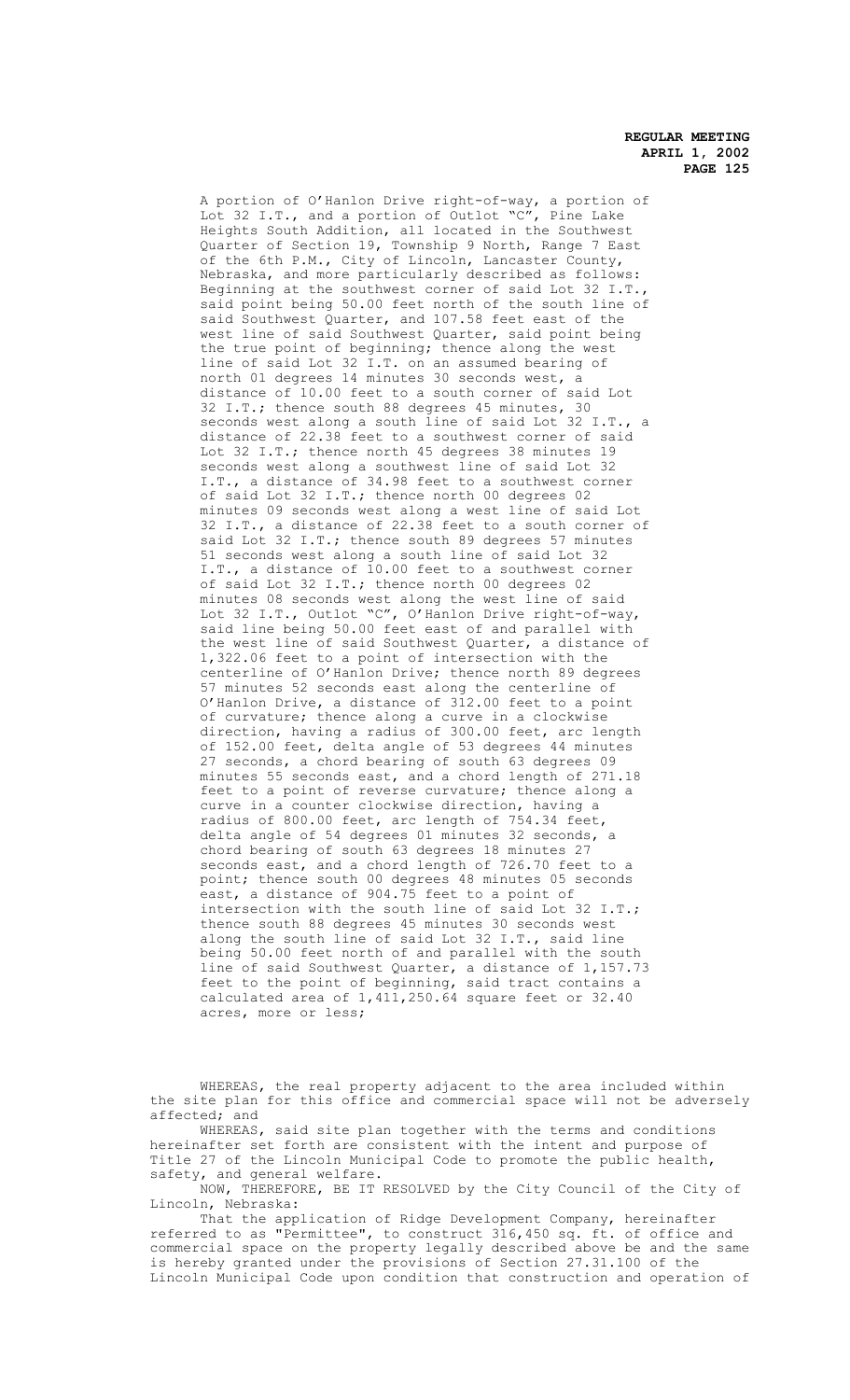said office and commercial space be in strict compliance with said application, the site plan, and the following additional express terms, conditions, and requirements: 1. This permit approves 316,450 square feet of office and commercial floor area on Lots 1-8, Block 15.<br>2. A waiver to the setback between 2. A waiver to the setback between B-2 and O-3 from 15' to 0' is hereby approved.<br>3. Before Before receiving building permits: a. The construction plans must conform to the approved plans, and all revisions as required for approval of the preliminary plat. b. Final plats within the area of this Use Permit must be approved by the City. 4. Before occupying the buildings, all development and construction must be completed in conformance with the approved plans. 5. All privately-owned improvements must be permanently maintained by the owner or an appropriately established property owners association approved by the City Attorney.<br>6. The site plan approved by this The site plan approved by this permit shall be the basis for all interpretations of setbacks, yards, locations of buildings, location of parking a circulation elements, and similar matters. 7. The terms, conditions, and requirements of this resolution shall be binding and obligatory upon the Permittee, its successors and assigns. The building official shall report violations to the City Council which may revoke this use permit or take such other action as may be necessary to gain compliance. 8. The Permittee shall sign and return the City's letter of acceptance to the City Clerk within 30 days following approval of this use permit, provided, however, said 30-day period may be extended up to six months by administrative amendment. The City Clerk shall file a copy of the resolution approving this use permit and the letter of acceptance with the Register of Deeds, filing fees therefor to be paid in advance by the Permittee. Introduced by Coleen Seng Seconded by Svoboda & carried by the following vote: AYES: Camp, Cook, Friendt, McRoy, Seng, Svoboda, Werner; NAYS: None.

ACCEPTING THE REPORT OF NEW & PENDING CLAIMS AGAINST THE CITY & APPROVING DISPOSITION OF CLAIMS SET FORTH THEREIN FOR THE PERIOD OF FEBRUARY 16 - 28, 2002. (3/18/02 - Action on claims of William Labrum & Heidi Burklund delayed for 2 weeks to 4/1/02) - PRIOR to reading:

SENG Moved to refer Burklund Claim back to the Law Dept. Seconded by Camp & carried by the following vote: AYES: Camp, Cook, Friendt, McRoy, Seng, Svoboda, Werner; NAYS: None.

COOK Moved to continue public hearing and action on Labrum Claim to 4/8/02. Seconded by Seng & carried by the following vote: AYES: Camp,

Cook, Friendt, McRoy, Seng, Svoboda, Werner; NAYS: None.

# **PETITIONS & COMMUNICATIONS**

THE FOLLOWING WERE REFERRED TO PLANNING DEPT. Special Permit 1970 - App. of Chuck Salem to obtain off sale beer license for property located at 1234 South 14th Street.

Pre-Existing Special Permit No. 1219K - App. of Craig M. Ames, COO of BryanLGH Medical Center, to request permission to construct an addition to the School of Nursing on the campus of BryanLGH Medical Center East.

## **REPORTS OF CITY OFFICERS**

CLERK'S LETTER & MAYOR'S APPROVAL OF ORDINANCES & RESOLUTIONS PASSED ON MARCH 25, 2002 - CLERK presented said report which was placed on file in the Office of the City Clerk.

INVESTMENT OF FUNDS FOR MARCH 25 - MARCH 29, 2002 - CLERK read the following resolution, introduced by Ken Svoboda, who moved its adoption:<br>A-81426 BE

BE IT HEREBY RESOLVED BY THE CITY COUNCIL of the City of Lincoln,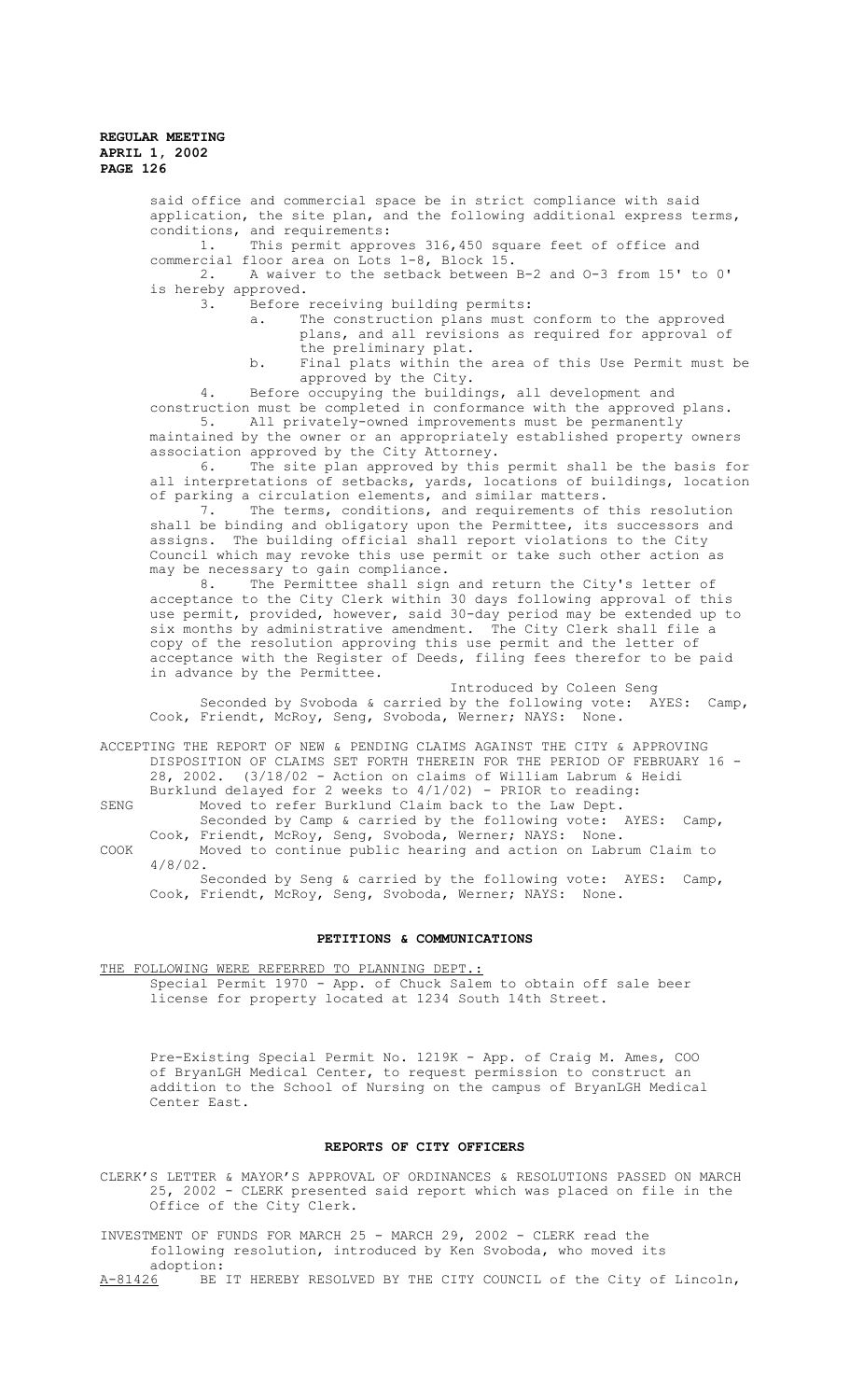Nebraska:

That the attached list of investments be confirmed and approved, and the City Treasurer is hereby directed to hold said investments until maturity unless otherwise directed by the City Council. (Investments for March 25 - March 29, 2002.)

Introduced by Ken Svoboda Seconded by Seng & carried by the following vote: AYES: Camp, Cook, Friendt, McRoy, Seng, Svoboda, Werner; NAYS: None.

INVESTMENT OF FUNDS FOR MARCH 18 - MARCH 22, 2002 - CLERK read the following resolution, introduced by Ken Svoboda, who moved its

adoption:<br>A-81427 BE BE IT HEREBY RESOLVED BY THE CITY COUNCIL of the City of Lincoln, Nebraska:

That the attached list of investments be confirmed and approved, and the City Treasurer is hereby directed to hold said investments until maturity unless otherwise directed by the City Council. (Investments for March 18 - March 22, 2002.)

Introduced by Ken Svoboda Seconded by Seng & carried by the following vote: AYES: Camp, Cook, Friendt, McRoy, Seng, Svoboda, Werner; NAYS: None.

- REPORT FROM CITY TREASURER OF TELECOMM. OCC. TAX FOR THE MONTH OF FEBRUARY, 2002: Zone Telecom, Inc., Big Planet, Inc., Long Distance of Michigan, Inc., Association Administrators, Inc., I-Link Communications, Inc., WorldXchange Corp., ATT Wireless PCS, LLC, ATT Wireless Services, Nextel West Corp., Comdata Telecommunications Services, Inc., GTC Telecom, Inc., Globalcom, Inc., RSL COM USA, Inc., Tri-M Communications, Inc., XO Long Distance Services, Inc., Lightyear Communications, Inc., Nosva Limited Partnership, POS, Inc., USA Paging LLC, Nextel Partners, NOS Communications, Inc., Affinity Network, Inc., Telco Development Group DE Inc., Single Billing Service Inc., VarTec Telecom, Inc., Touch American, Inc., Tracfone Wireless, Excel Communications, Inc., D&D Communications, Inc., Western Union Communications, Inc. - CLERK presented said report which was placed on file in the Office of the City Clerk. **(20)**
- REPORT OF UTILICORP UNITED OF FRANCHISE TAX FOR THE MONTH OF FEBRUARY, 2002 -CLERK presented said report which was placed on file in the Office of the City Clerk. **(16-1)**

#### **ORDINANCES - 1ST READING**

- APPROVING A CONTRACT BETWEEN THE CITY AND THE LINCOLN HAYMARKET DEVELOPMENT CORP. TO OPERATE AND REGULATE A SATURDAY PUBLIC MARKET IN THE HAYMARKET AREA FROM MAY 4, 2002, THROUGH OCTOBER 26, 2002 - CLERK read an ordinance, introduced by Ken Svoboda, approving a contract between the City and the Lincoln Haymarket Development Corp. to operate and regulate a Saturday Public Market in the Haymarket Area from May 4, 2002, through October 26, 2002, the first time.
- CHANGE OF ZONE 3358 APPLICATION OF ROBERT STEPHENS FOR A CHANGE OF ZONE FROM H-4 GENERAL COMMERCIAL TO R-2 RESIDENTIAL AND I-1 INDUSTRIAL ON PROPERTY GENERALLY LOCATED NORTH AND EAST OF THE INTERSECTION OF S.W. 6TH AND WEST "A" STREETS - CLERK read an ordinance, introduced by Ken Svoboda, for a Change of Zone 3358, the application of Robert Stephens for a Change of zone from H-4 general commercial to R-2 Residential and I-1 Industrial on property generally located north and east of the intersection of S.W. 6th and West "A" Streets, the first time.
- CHANGE OF ZONE 3351 APPLICATION OF JAKE VON BUSCH FOR A CHANGE OF ZONE FROM H-4 GENERAL COMMERCIAL TO I-1 INDUSTRIAL ON PROPERTY GENERALLY LOCATED NORTH AND EAST OF THE INTERSECTION OF S.W. 5TH STREET AND WEST B STREET - CLERK read an ordinance, introduced by Ken Svoboda, for a Change of Zone 3351 - Application of Jake Von Busch for a Change of Zone from H-4 general commercial to I-1 Industrial on property generally located north and east of the intersection of S.W. 5th Street and West B Street, the first time.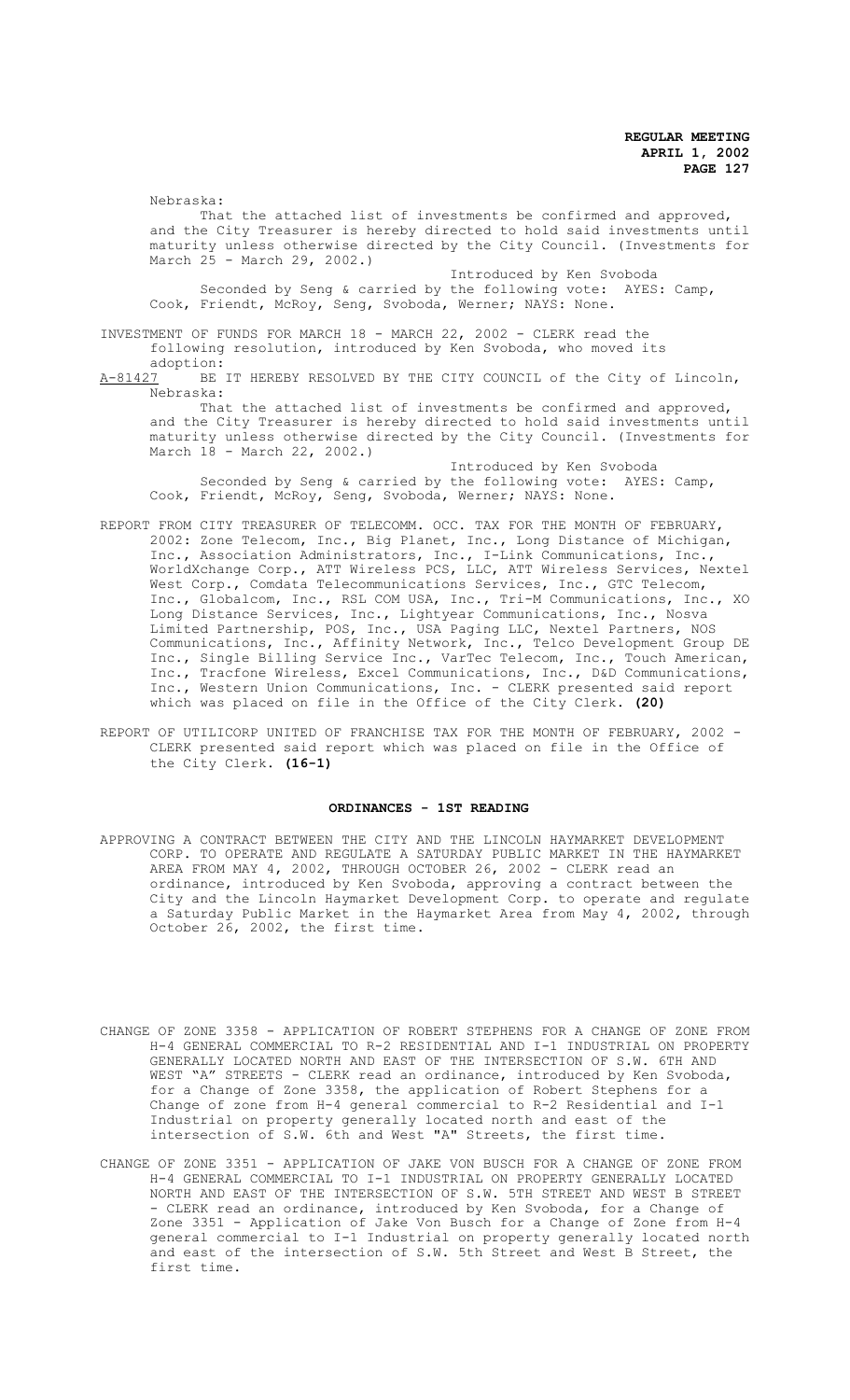- VACATING THE EAST-WEST ALLEY BETWEEN N. 18TH AND N. 19TH STREET FROM O TO P STREETS, IN BLOCK 29, KINNEY'S O STREET ADDITION - CLERK read an ordinance, introduced by Ken Svoboda, vacating the east-west alley between N. 18th and N. 19th street from O to P Streets, in Block 29, Kenney's O Street Addition, the first time.
- AMENDING SECTION 5.04.100 OF THE LINCOLN MUNICIPAL CODE TO MAKE THE ORDINANCE CONSISTENT WITH NEBRASKA STATE STATUTE BY MAKING IT ILLEGAL FOR A MINOR TO CONSUME ALCOHOLIC LIQUOR - CLERK read an ordinance, introduced by Ken Svoboda, amending Section 5.04.100 of the Lincoln Municipal Code to make the ordinance consistent with Nebraska State Statute by making it illegal for a minor to consume alcoholic liquor, the first time.
- AUTHORIZING THE ISSUANCE OF NOT TO EXCEED \$7,500,000 GENERAL OBLIGATION STORM SEWER AND DRAINAGE SYSTEM BONDS, SERIES 2002 (WITH EMERGENCY CLAUSE) -CLERK read an ordinance, introduced by Ken Svoboda, authorizing the issuance of not to exceed \$7,500,000 general obligation storm sewer and drainage system bonds, series 2002 (with emergency clause), the first time.

# **ORDINANCES - 3RD READING**

- CREATING ORNAMENTAL LIGHTING DISTRICT NO. 285 IN LAKESIDE DRIVE FROM APPROXIMATELY SURFSIDE DRIVE TO WEST S STREET - CLERK read an ordinance introduced by Glenn Friendt, creating Ornamental Lighting No. 285. defining the limits thereof, designating the improvements to be made therein, designating the property to be benefitted, providing for the payment of the cost thereof, and repealing all ordinances and parts of ordinances in conflict herewith, the third time.<br>FRIENDT Moved to pass the ordinance as read.
- FRIENDT Moved to pass the ordinance as read. Seconded by Cook & carried by the following vote: AYES: Camp, Cook, Friendt, McRoy, Seng, Svoboda, Werner; NAYS: None.

The ordinance, being numbered **17976**, is recorded in Ordinance Book 25, Page

CREATING THE UNIVERSITY PLACE BUSINESS IMPROVEMENT DISTRICT ALONG N. 48TH STREET FROM COLBY STREET ON THE SOUTH TO THE HALF-BLOCK NORTH OF ADAMS STREET ON THE NORTH; AND ALONG ST. PAUL AVE. FROM N. 47TH STREET TO N. 50TH STREET - CLERK read an ordinance, introduced by Glenn Friendt, creating a business improvement district under the authority of the Business Improvement District Act (Neb. Rev. Stat. Sec. 19-4015 et seq.) (Reissue 1997) to be known as the University Place Maintenance District for the purpose of providing maintenance of certain public facilities and improvements in the University Place area of the City of Lincoln, Nebraska; providing for special assessments to be imposed within the district based upon the benefits conferred and providing maximum limits upon the first of such assessments, the third time.<br>FRIENDT Moved to pass the ordinance as read.

FRIENDT Moved to pass the ordinance as read. Seconded by Svoboda & carried by the following vote: AYES: Camp, Cook, Friendt, McRoy, Seng, Svoboda, Werner; NAYS: None. The ordinance, being numbered **17977**, is recorded in Ordinance Book 25, Page

AMENDING SECTION 26.11.039 OF THE LINCOLN MUNICIPAL CODE TO PROVIDE AN ADDITIONAL METHOD TO GUARANTEE INSTALLATION OF IMPROVEMENTS WITHIN A FINAL PLAT - CLERK read an ordinance, introduced by Glenn Friendt, amending Section 26.11.039 of the Lincoln Municipal Code to add an additional method to guarantee installation of improvements within a final plat; and repealing Section 26.11.039 of the Lincoln Municipal Code as hitherto existing, the third time.

FRIENDT Moved to pass the ordinance as read.

Seconded by Seng & carried by the following vote: AYES: Camp, Cook, Friendt, McRoy, Seng, Svoboda, Werner; NAYS: None. The ordinance, being numbered **17978**, is recorded in Ordinance Book 25, Page

CHANGE OF ZONE 3350 - AMENDING TITLE 27 OF THE LINCOLN MUNICIPAL CODE (THE ZONING ORDINANCE) REGARDING THE STORAGE OF VEHICLES FOR SALE AND RESALE IN THE H-2 HIGHWAY BUSINESS DISTRICT AND H-3 HIGHWAY COMMERCIAL DISTRICT AS A PERMITTED CONDITIONAL USE; AND TO DELETE THE STORAGE OF VEHICLES FOR SALE AND RESALE ON ANY PORTION OF A LOT WHERE PARKING IS PERMITTED AS A SPECIAL PERMITTED USE IN THE B-3 COMMERCIAL DISTRICT, H-2 HIGHWAY BUSINESS DISTRICT, H-3 HIGHWAY BUSINESS DISTRICT AND I-2 INDUSTRIAL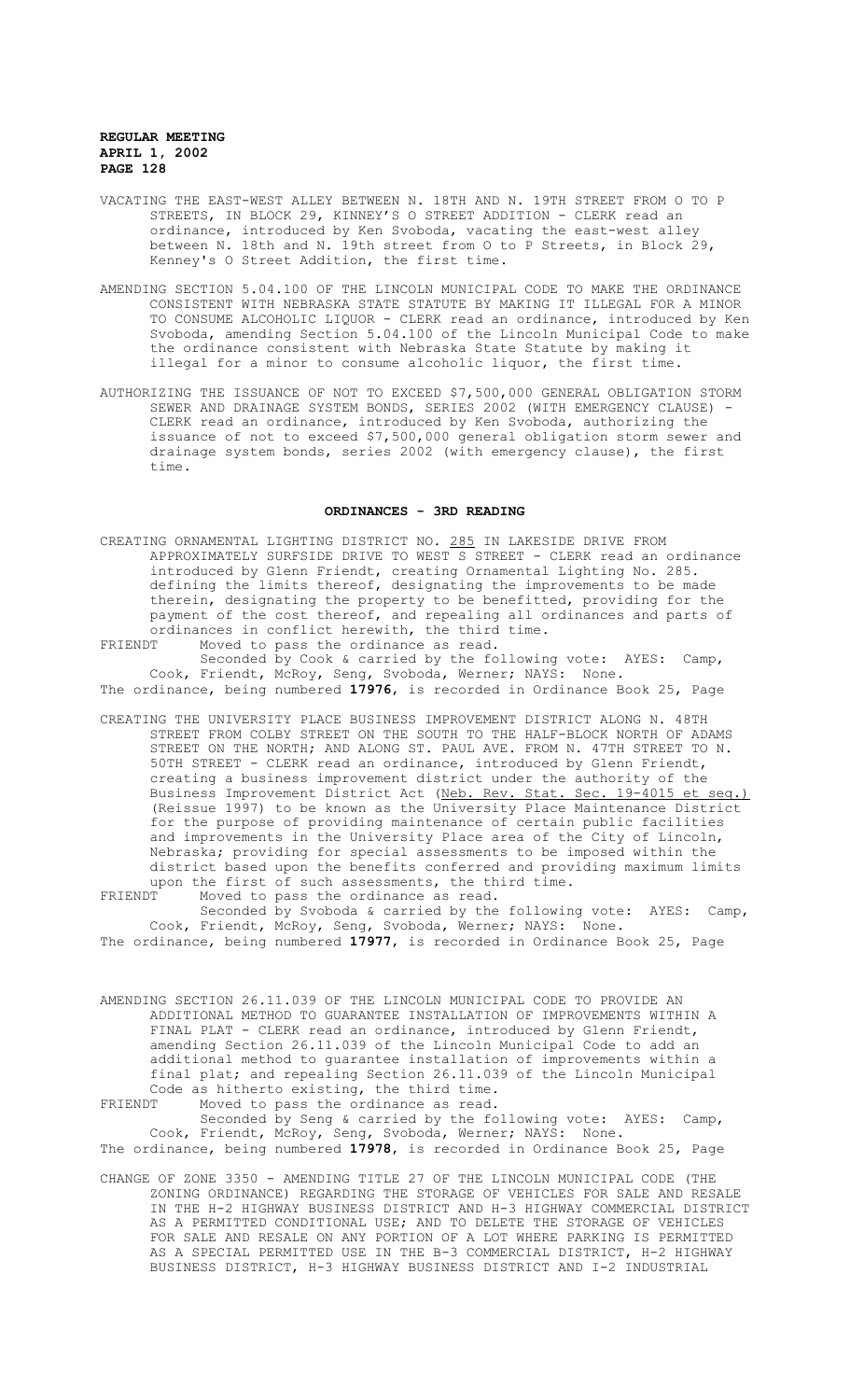|         |                | DISTRICT - PRIOR to reading:                                                               |
|---------|----------------|--------------------------------------------------------------------------------------------|
| COOK    |                | Moved to amend Bill No. 02-35 in the following manner:                                     |
|         | 1.             | On page $5$ , line $8$ , add a new sentence after the period to read as                    |
|         |                | follows:                                                                                   |
|         |                | Lighting in the front yard shall be in conformance with the                                |
|         |                | Design Standards for Parking Lots.                                                         |
|         | $2$ .          | On page 9, line 13, add a new sentence after the period to read as                         |
|         |                | follows:                                                                                   |
|         |                | Lighting in the front yard shall be in conformance with the Design                         |
|         |                | Standards for Parking Lots.                                                                |
|         |                | Seconded by Seng & carried by the following vote: AYES: Camp,                              |
|         | Cook,          | Friendt, McRoy, Seng, Svoboda, Werner; NAYS: None.                                         |
| FRIENDT |                | Moved to amend Bill No. 02-35 in the following manner:                                     |
|         | a.             | On Page 4, Line 17, delete the word "six" and insert in lieu                               |
|         |                | thereof the word "twelve".                                                                 |
|         | b.             | On Page 4, Line 20, delete the word "six" and insert in lieu                               |
|         |                | thereof the word "twelve".<br>On Page 4, Line 26, delete the word "six" and insert in lieu |
|         | $\mathtt{C}$ . | thereof the word "twelve".                                                                 |
|         | d.             | One Page 4, Line 29, delete the word "six" and insert in lieu                              |
|         |                | thereof the word "twelve".                                                                 |
|         |                | One Page 8, Line 21, delete the word "six" and insert in lieu                              |
|         | е.             | thereof the word "twelve".                                                                 |
|         | f.             | One Page 8, Line 24, delete the word "six" and insert in lieu                              |
|         |                | thereof the word "twelve".                                                                 |
|         | g.             | One Page 9, Line 1, delete the word "six" and insert in lieu                               |
|         |                | thereof the word "twelve".                                                                 |
|         | h.             | One Page 9, Line 4, delete the word "six" and insert in lieu                               |
|         |                | thereof the word "twelve".                                                                 |
|         |                | Seconded by Cook & carried by the following vote: AYES: Cook,                              |
|         |                | Friendt, McRoy, Werner; NAYS: Camp, Seng, Svoboda.                                         |
| CLERK   |                | Read an ordinance, introduced by Glenn Friendt, amending Title 27                          |
|         |                | of the Lincoln Municipal Code (the Zoning Ordinance) regarding the                         |
|         |                | storage of vehicles for sale and resale in the H-2 Highway Business                        |
|         |                | District and H-3 Highway Commercial District as a permitted conditional                    |
|         |                | use; and to delete the storage of vehicles for sale and resale on any                      |
|         |                | portion of a lot where parking is permitted as a special permitted use                     |
|         |                | in the B-3 Commercial District, H-2 Highway Business District, H-3                         |
|         |                | Highway Business District and I-2 Industrial District, the third time.                     |
| FRIENDT |                | Moved to to pass the ordinance as amended.                                                 |
|         |                | Seconded by Svoboda & carried by the following vote: AYES: Cook,                           |
|         |                | Friendt, McRoy, Seng, Werner; NAYS: Camp, Svoboda.                                         |
|         |                | The ordinance, being numbered 17979, is recorded in Ordinance Book 25, Page                |
|         |                |                                                                                            |
|         |                | CHANGE OF ZONE 3297 - APPLICATION OF RIDGE DEVELOPMENT COMPANY FOR A CHANGE OF             |
|         |                | ZONE FROM R-4 RESIDENTIAL, B-2 PLANNED NEIGHBORHOOD BUSINESS AND 0-3                       |
|         |                | OFFICE PARK TO R-3 RESIDENTIAL DISTRICT ON PROPERTY GENERALLY LOCATED                      |
|         |                | BETWEEN S. 27TH STREET AND S. 40TH STREET, NORTH OF YANKEE HILL ROAD.                      |
|         |                | (IN CONNECTION W/02-37, 02R-12, 02R-56, 02R-57) - CLERK read an                            |
|         |                | ordinance, introduced by Glenn Friendt, amending the Lincoln Zoning                        |
|         |                |                                                                                            |
|         |                |                                                                                            |
|         |                |                                                                                            |
|         |                | District Maps attached to and made a part of Title 27 of the Lincoln                       |
|         |                | Municipal Code, as provided by Section 27.05.020 of the Lincoln                            |
|         |                | Municipal Code, by changing the boundaries of the districts established                    |
|         |                | and shown thereon, the third time.                                                         |
| FRIENDT |                | Moved to pass the ordinance as read.                                                       |
|         |                | Seconded by Svoboda & carried by the following vote: AYES:<br>Camp,                        |
|         |                | Cook, Friendt, McRoy, Seng, Svoboda, Werner; NAYS: None.                                   |
|         |                | The ordinance, being numbered 17980, is recorded in Ordinance Book 25, Page                |
|         |                | CHANGE OF ZONE 3298 - APPLICATION OF RIDGE DEVELOPMENT COMPANY FOR A CHANGE OF             |
|         |                | ZONE FROM R-3 RESIDENTIAL TO R-4 RESIDENTIAL, B-2 PLANNED NEIGHBORHOOD                     |
|         |                | BUSINESS AND 0-3 OFFICE PARK, ON PROPERTY GENERALLY LOCATED BETWEEN S.                     |
|         |                | 27TH STREET AND S. 40TH STREET, NORTH OF YANKEE HILL ROAD - CLERK read                     |
|         |                | an ordinance, introduced by Glenn Friendt, amending the Lincoln Zoning                     |

Municipal Code, by changing the boundaries of the districts established and shown thereon, the third time. FRIENDT Moved to pass the ordinance as read.

Seconded by Svoboda & carried by the following vote: AYES: Camp, Cook, Friendt, McRoy, Seng, Svoboda, Werner; NAYS: None.

District Maps attached to and made a part of Title 27 of the Lincoln Municipal Code, as provided by Section 27.05.020 of the Lincoln